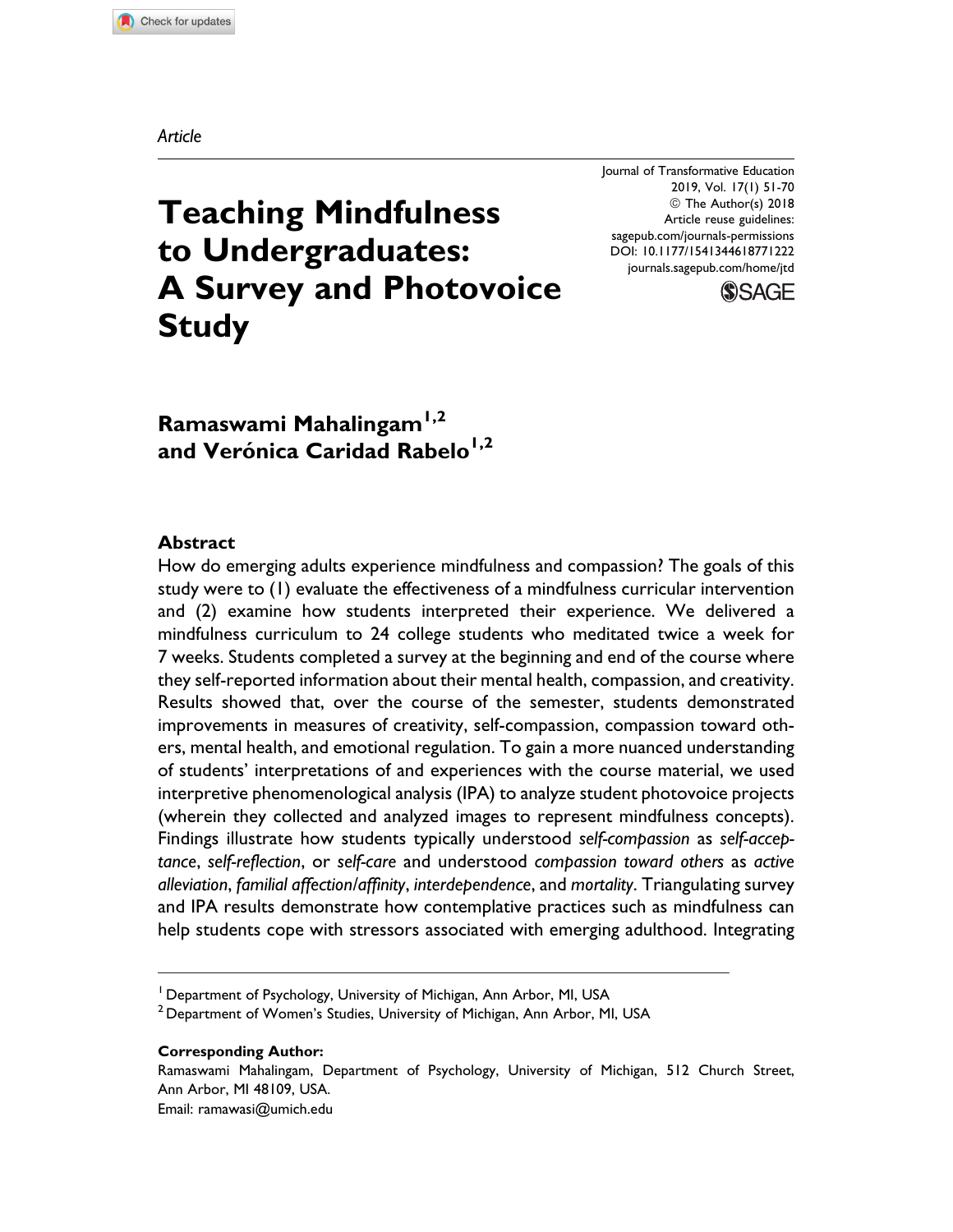mindfulness practices in higher education is important for students' transformative learning and holistic development. Further, our research suggests that contemplative education can benefit from using mixed methods (e.g., surveys and photovoice) to help students understand mindfulness and its connections with personal outcomes (e.g., learning, creativity, and well-being).

#### Keywords

mindfulness, meditation, compassion, contemplative education, photovoice, mental health

Recent research on mindfulness suggests that mindful awareness, our capacity to be in the present, enhances creativity and fosters compassion toward the self and others (Gilbert, 2009; Neff, 2003). Khong (2009) describes mindfulness as the cultivation of attention to "feelings (experiences, thoughts, beliefs, etc.) and [the ability to] experience them as they are *(letting it be)* without needing to change" (p. 131, emphasis in original). Several researchers have called for the need to integrate contemplative practices (including mindfulness) in higher education to facilitate holistic learning (e.g., Roeser & Peck, 2009; Sarath, 2006). In a review of contemplative practices for transformative curriculum, Ergas (2013) argued that greater integration of contemplative practices into higher education is essential for "mind-altering" pedagogies (Eisner, 1993) that transform students' thinking. In a review of the history of contemplative education, Morgan (2015) argues that integrating contemplative practices into curricula, such as mindfulness and yoga, fosters deeper and more reflective learning as well as creativity among students (Baas, Nevicka, & Ten-Velden, 2014).

According to Morgan (2015), there is an inextricable link between transformative and contemplative education. Scholarship suggests growing interest in the connection between contemplative practices and transformational education (e.g., Kaufman, 2017; Morgan, 2015; Robinson, 2004; Sarath, 2006; Zajonc, 2006). As Zajonc (2006) describes, "[o]nly a profoundly contemplative and transformative education has the power to nurture the vibrant, diverse civilization that should be our global future" (p. 3). Similarly, Robinson (2004) describes contemplative practices as a gateway to "higher dimensions of learning" (p. 107) in the context of transformative education.

Kaufman (2017), drawing from transformational education theory (e.g., Freire, 2000; Hooks, 1994), argues that integrating mindfulness in higher education will promote an awareness of interdependence and privilege, thereby raising critical consciousness. Thus, a mindfulness curriculum rooted in critical pedagogy has the potential to increase intrasectional awareness (e.g., acknowledging the impermanent nature of thoughts/emotions) as well as *intersectional* awareness (e.g., recognizing how identities are fluid, situational, and interconnected; Atewologun & Mahalingam, in press).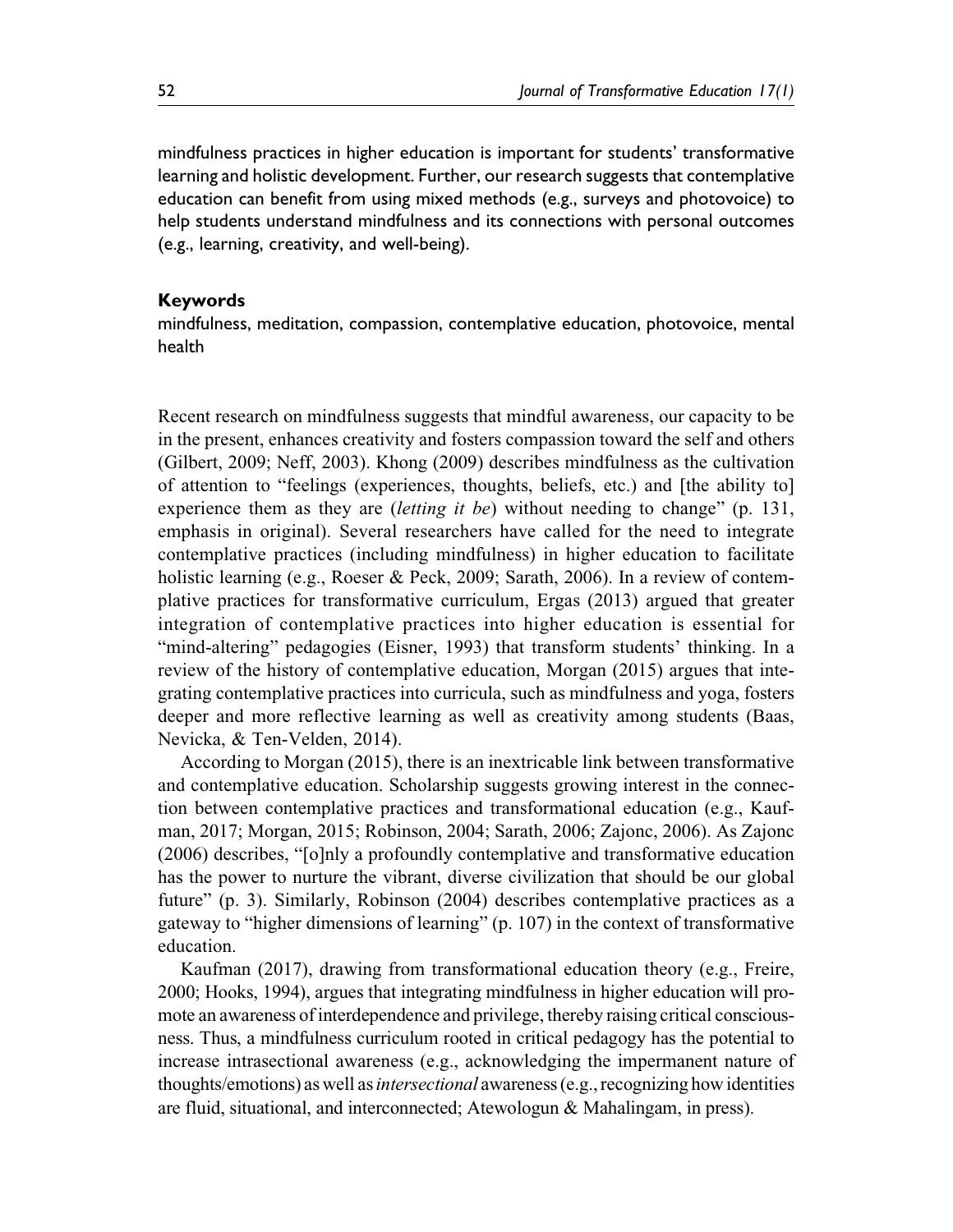In psychology, mindfulness research has focused on improving well-being and typically has relied on quantitative measures to track changes in mental health (see Baer, Walsh, & Lykins, 2009). However, limited research has attended to the ways social context (e.g., developmental stage) shapes experiences with contemplative education, including mindfulness-based practices. Further, several mindfulness researchers have called for the need to understand the phenomenology of mindfulness practices from a Buddhist perspective (see Khong, 2009, for a review), which quantitative measures cannot capture. One of the core tenets of Buddhism is the importance of realizing the interdependent and interconnected nature of our existence, nurturing compassion toward the self and others, and promoting social harmony. Therefore, understanding mindfulness as a phenomenological experience is essential to examining the deeper impact of mindfulness practices on making meaning about the nature of our lives. According to Griffin and May (2012), phenomenological analysis "places people's lived experience as the starting point for investigation and meaning-making" (p. 448). Although research has demonstrated the benefits of mindfulness for students' well-being, very few studies have examined the phenomenological basis of how college students experience and come to this awareness of reality. Our study is examining this process, in addition to mirroring the extant literature by tracking pre-/postimprovement data. Very few studies on mindfulness in contemplative education have combined quantitative and phenomenological approaches to study the effectiveness of mindfulness practices in higher education. Our research addresses this gap in the literature. Our research also explores the usefulness of mindfulness in expanding one's sense of awareness at the intersectional level (e.g., Atewologun & Mahalingam, in press) as well as a phenomenological understanding of compassion towards self and others.

In the current study, we used a mixed-methods approach to explore students' understanding of mindfulness using two different modalities: textual (traditional survey) and visual (photovoice). The main goals of this article are to examine how participating in a semester-long undergraduate mindfulness course is associated with (1) changes in well-being and creativity and (2) phenomenological understandings of compassion. For the first goal, we administered a survey at the beginning and end of the semester to assess changes in students' well-being (depression, emotional regulation) and creativity. For the second goal, we used photovoice to examine students' lived experiences of compassion toward the self and others. Photovoice is typically used to gather visual metaphors about a particular construct, issue, or aspect of one's life or communities (Wang & Burris, 1994). It is also used as a research tool to empower members of marginalized communities so that they document, express, and articulate the issues that are salient to them (Mahalingam & Rabelo, 2013).

In the following sections, we describe the curricular intervention in a mindfulness class administered by the first author (RM). RM has been practicing meditation for more than two decades and has been teaching a mindfulness seminar for undergraduates for the past 5 years. Second, we present quantitative and qualitative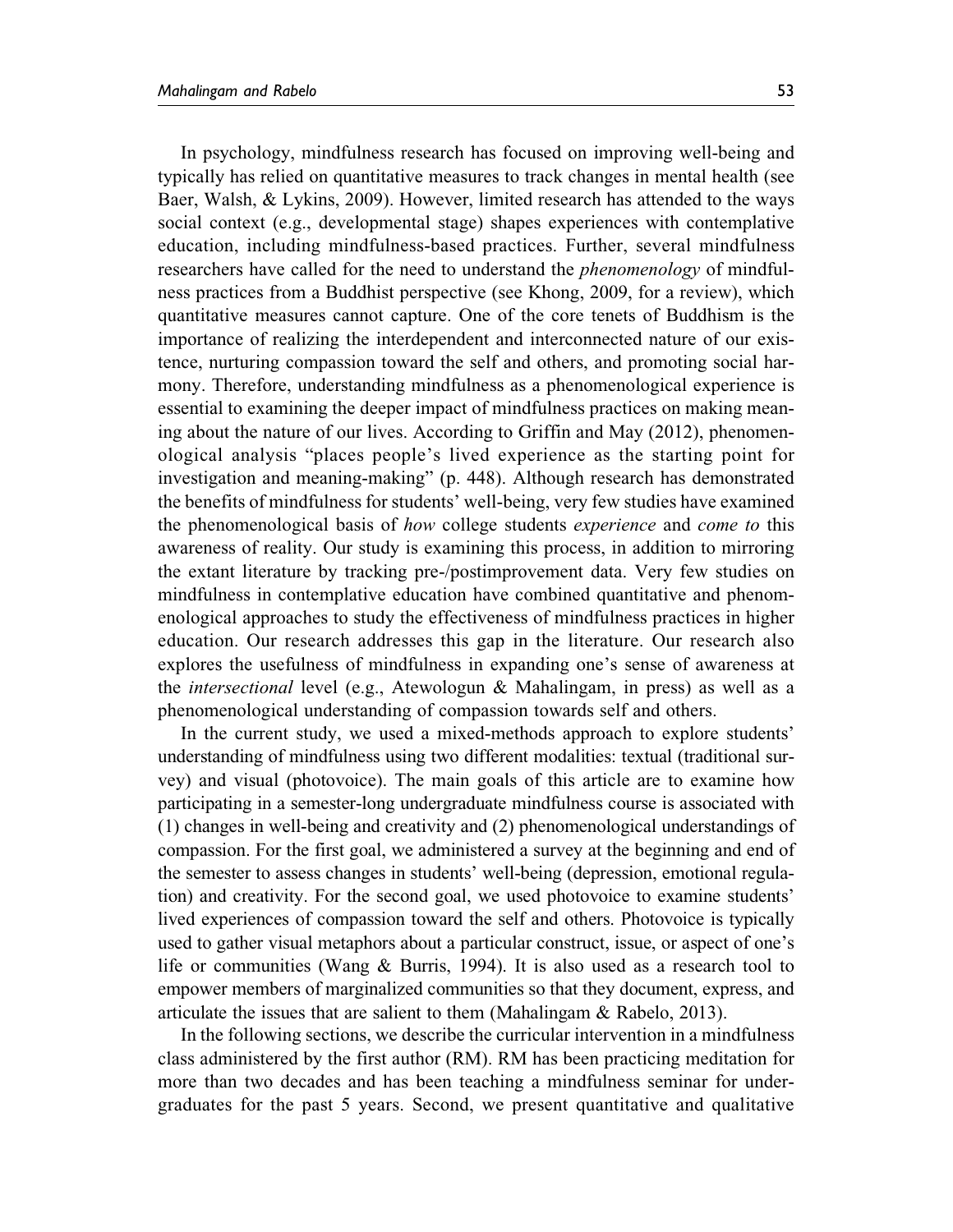research findings. Third, we discuss the implications of our findings for contemplative education and emerging adulthood.

# Method

### Description of the Mindfulness Curricular Intervention

The mindfulness class met 14 times during the semester. The class design included lectures, small-group discussions, and interactive activities. The curriculum provided an overview of various approaches to studying mindfulness (e.g., quantitative, phenomenological) and the effectiveness of mindfulness on different psychological constructs (e.g., well-being, creativity, leadership, memory, social justice). Additionally, during each class meeting, students participated in one of the six different mindfulness practices (Salzberg, 2010): (1) breath meditation, (2) emotion meditation, (3) walking meditation, (4) eating meditation, (5) loving kindness meditation, and (6) body scan meditation. Each practice was approximately 15–20 minutes long. RM either used a guided meditation recording (Salzberg, 2010) or led the meditation himself.

Each class began with the mindfulness meditation. After experiencing all six different mindfulness practices, students were then permitted to decide as a group which meditation to practice. Students were also encouraged to meditate outside the class. The class met twice per week, so at a minimum, students experienced 14 meditations over a 7-week period. After completing each in-class meditation, students were invited to ask the instructor (RM) any questions about the particular mindfulness meditation technique. Students were also encouraged to discuss their experiences with the meditation.

At the beginning of the semester (and before learning anything about mindfulness), students completed a questionnaire. At the end of the term, students completed the same questionnaire. Students also completed a final project (photovoice and reflection paper) on compassion. We used the pre- and posttest data for the quantitative analyses and photovoice images and reflection papers for our interpretive phenomenological analysis (IPA; Griffin & May, 2012).

#### **Participants**

Participants included 24 undergraduates (17 women, 7 men,  $M_{\text{age}} = 21.92$ , standard deviation  $[SD] = 2.17$ ) at a large public U.S. university enrolled in an upper-level class entitled "Psychology of Mindfulness." Twelve students identified as White, six identified as African American, two identified as Asian American, one identified as Latino, and three students did not share this information.

### Procedure

Part 1: Pre- and postsurvey. Students completed a pretest survey on the first day of class. Students then completed an identical version of this survey on the final day of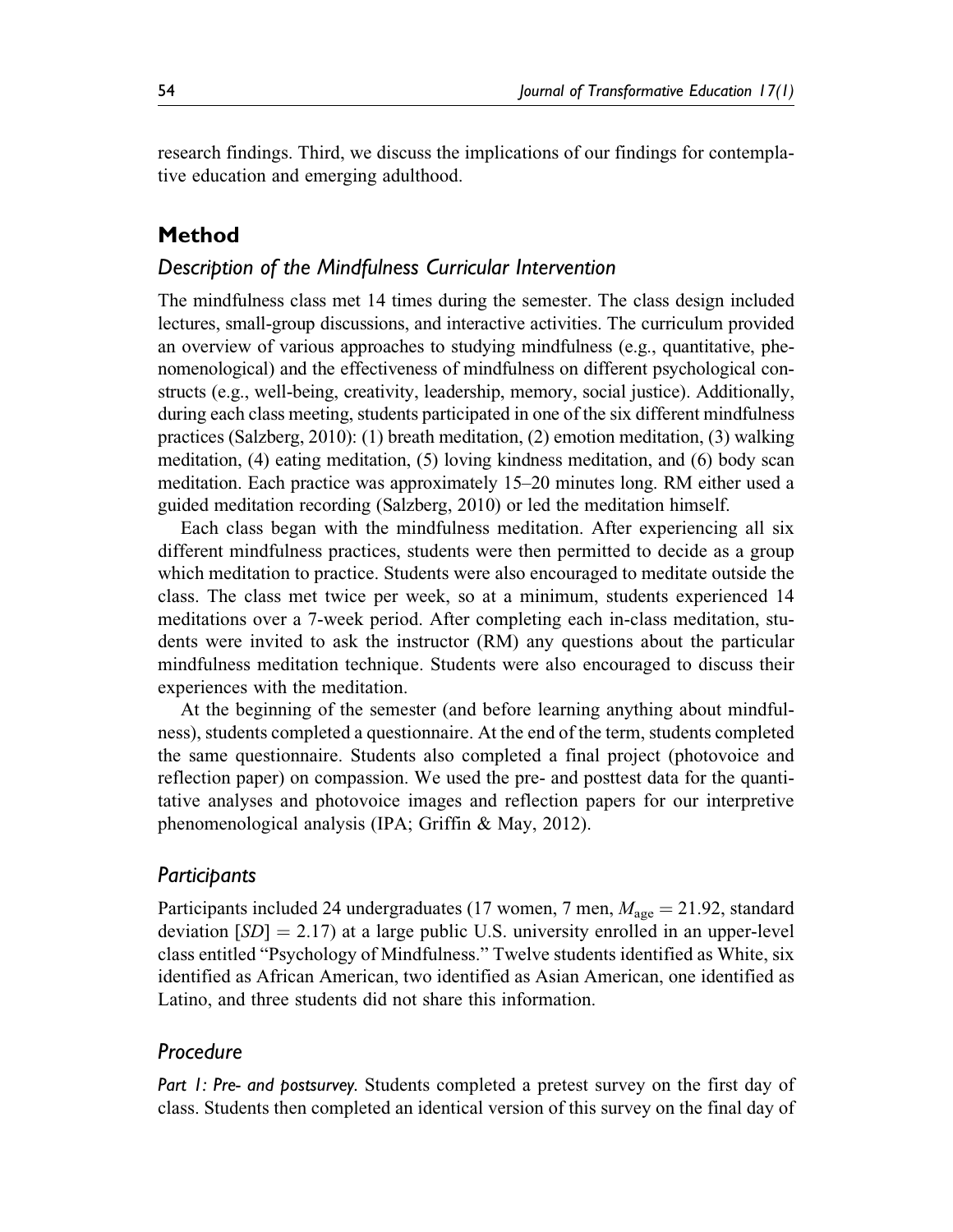class, 6 weeks later. Results are based upon comparisons between the pre- and postclass survey.

Part 2: Photovoice. For the final course assignment, students completed a photovoicebased reflection assignment. Students were instructed to gather images to visually describe what self-compassion and compassion toward others meant to them. All participants were given the option of using a camera, cell phone camera, or web search to gather images. Students were then asked to analyze the photos, identify themes and metaphors, and submit a written report about their experiences with photovoice and their mindfulness practice more generally.

### **Measures**

Participants completed the following measures on the first day of class as well as the final day of class, 6 weeks later. The two surveys were identical and were administered on paper.

Self-compassion ( $\alpha_{pre} = .55$ ,  $\alpha_{post} = .79$ ). We created a 3-item measure of selfcompassion. Participants were asked to rate their agreement with the following three statements on a scale from 1 (*strongly disagree*) to 5 (*strongly agree*): "I am compassionate to myself when I am not living up to my own expectations," "Extending kindness toward myself when I have harmed someone will help me to become a compassionate person," and "I am compassionate toward myself when someone has harmed me." Responses to these items were then averaged, so that higher scale scores reflected greater self-compassion.

Compassion toward others ( $\alpha_{pre} = .47$ ,  $\alpha_{post} = .77$ ). We created a 4-item measure of compassion toward others. Participants were asked to rate their agreement with the following three statements on a scale from 1 (strongly disagree) to 5 (strongly agree): "I accept the shortcomings of others," "I strive to be compassionate to the sufferings of those who are not related to me," "Being compassionate toward all human beings is an important life goal for me," and "Extending kindness toward those who have harmed me will help me to become a better person." Responses to these items were then averaged, so that higher scale scores reflected greater compassion toward others.

Emotion regulation ( $\alpha_{bre-CR} = .82$ ,  $\alpha_{post-CR} = .74$ ;  $\alpha_{bre-ES} = .82$ ,  $\alpha_{post-ES} = .92$ ). To assess emotional regulation, we utilized the Emotion Regulation Questionnaire (Gross & John, 2003). Participants were asked to assess their endorsement of various statements, six of which measured cognitive reappraisals (CRs; e.g., "When I want to feel more positive emotion (such as joy or amusement), I change what I'm thinking about") and four of which measured *emotional suppression* (ES; e.g., "I keep my emotions to myself"). Response items ranged from 1 *(strongly disagree)* to 7 (strongly agree).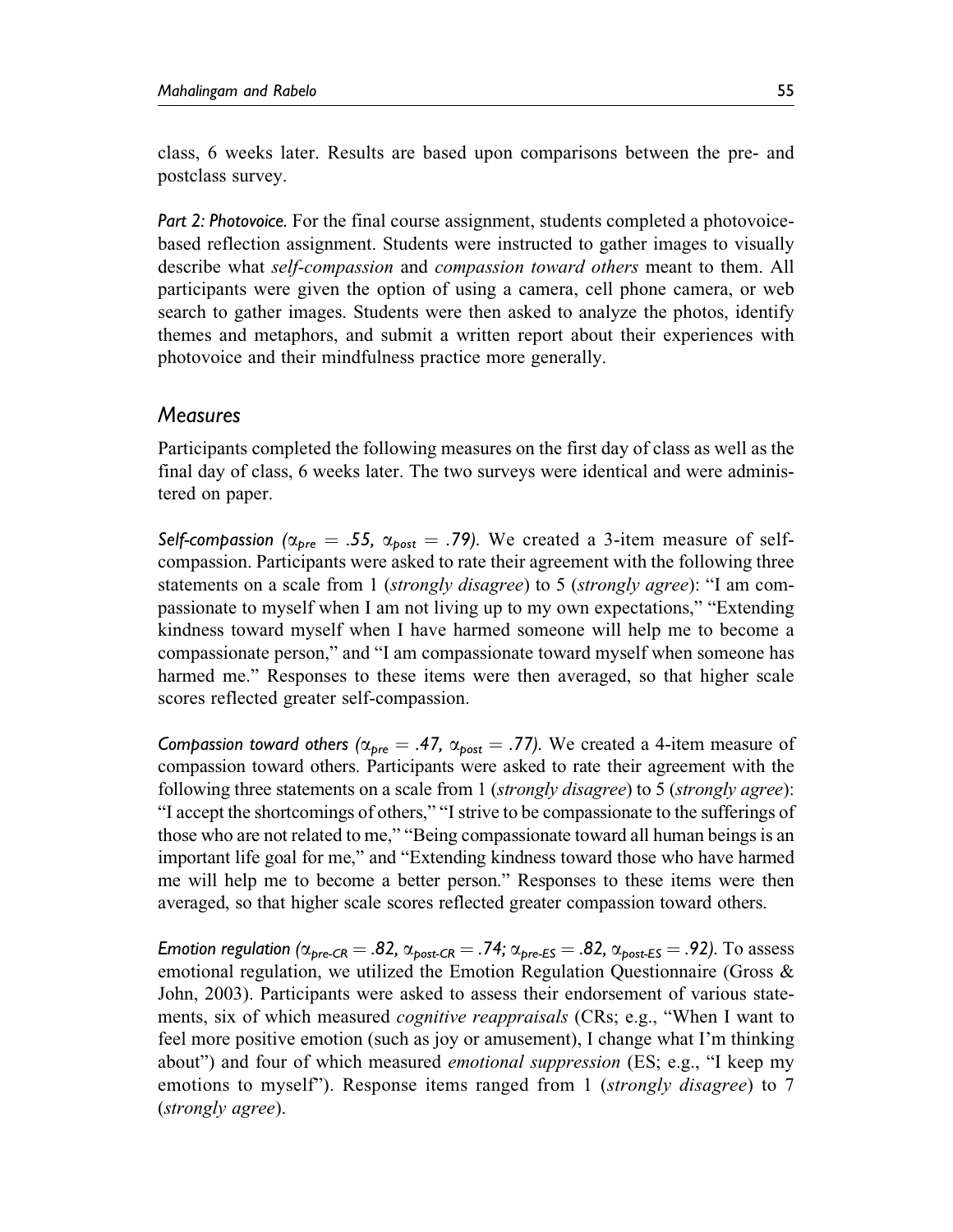Depressive symptoms ( $\alpha_{\text{bre}} = .93$ ,  $\alpha_{\text{post}} = .88$ ). To assess depressive symptoms, we utilized the Center for Epidemiologic Studies Depression Scale–Revised (Eaton, 2001). Participants were asked to provide the frequency with which they experienced a series of events over the past week (e.g., "I felt that everything I did was an effort"). Response options ranged from 1 (rarely or none of the time [less than once a day]) to 4 (most of the time  $[5-7$  times a day]), such that higher scores indicated greater levels of self-reported depression symptoms. Participants' scores across the 20 items were summed and thus ranged from 20 through 80.

Creativity. We utilized three timed, generative measures of creativity based upon the Abbreviated Torrance Test for Adults (Goff & Torrance, 2002). For each activity, participants were allocated 3 minutes to generate as many responses as possible to each prompt.

Activity 1: Transport problems. Participants read the following instructions: "Just suppose you could walk on air or fly without being in an airplane or similar vehicle. What problems might this create? List as many as you can." We created a sum of the total number of unique problems students identified.

Activity 2: Unusual drawings. Participants read the following instructions: "Use the incomplete figures below to make some pictures. Try to make your pictures unusual. Your pictures should communicate as interesting and as complete a story as possible. Be sure to give each picture a title." We counted and summed the number of distinct drawings participants completed.

Activity 3: Triangle drawings. Participants viewed a grid with several interlocking lines and were instructed to "See how many objects or pictures you can make from the triangles below, just as you did with the incomplete figures. Remember to create titles for your pictures." We counted and calculated the sum of the number of distinct drawings participants completed.

## Survey Results

With respect to the precourse survey and postcourse survey, we expected students to demonstrate improvements in their perceptions of various aspects of well-being: self-compassion, compassion towards others, CRs, and creativity (across three domains). Additionally, we expected students to demonstrate significant reductions in their levels of ES and depressive symptoms. We conducted a series of pairwise comparisons and found overall significant support for our predictions (see Table 1 for all means, SDs, and effect sizes for each pair of outcome measures).

Participation in the mindfulness course was associated with improvements in students' self-compassion,  $t(23) = 5.59$ ,  $p < .001$ , Cohen's  $d = 1.25$ , as well as compassion toward others,  $t(23) = 3.75$ ,  $p = .001$ , Cohen's  $d = 0.62$ . There was a marginal (and negative) association between course participation and ES,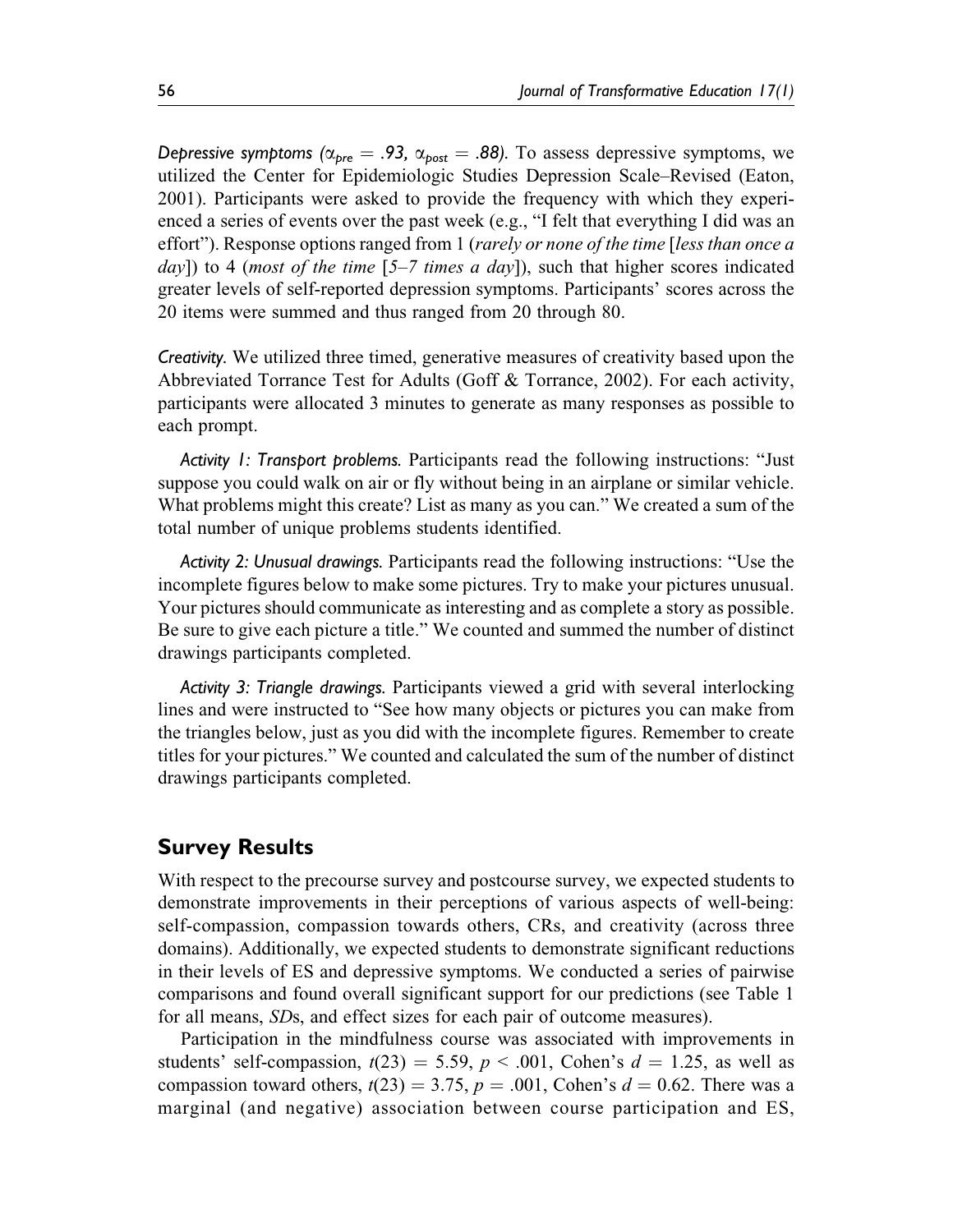|                                | Pretest |                 | Posttest  |            | <b>Pretest Versus</b><br>Posttest |             |      | <b>Effect Size</b> |
|--------------------------------|---------|-----------------|-----------|------------|-----------------------------------|-------------|------|--------------------|
| <b>Outcomes</b>                | м       | SD              | м         | SD         | df                                | t           | Þ    | d                  |
| Self-compassion                | 2.82    | 0.77            | 3.85      | 0.87       | 23                                | 5.59        | .000 | 1.25               |
| Compassion toward others       | 4.02    | 0.57            | 4.38 0.57 |            | 23                                | 3.75        | .001 | 0.62               |
| Cognitive reappraisals         | 5.27    | 0.90            |           | 5.49 0.75  | 23                                | 1.18        | .249 |                    |
| <b>Emotional suppression</b>   | 3.57    | $\vert A \vert$ | 3.16      | <b>LZ3</b> | 23                                | <b>1.96</b> | .063 | 0.26               |
| Depressive symptoms            | 38.00   | 12.26           | 33.00     | 9.82       | 23                                | 2.06        | .051 | 0.45               |
| Creativity: Transport problems | 5.09    | 2.LL            | 7.13      | 3.44       | 22                                | 3.28        | .003 | 0.71               |
| Creativity: Unusual drawings   | 4.63    | 0.77            | 4.96      | 0.20       | 23                                | 2.00        | .057 | 0.59               |
| Creativity: Triangle drawings  | 4.92    | 2.21            | 6.29      | 2.18       | 23                                | 2.91        | .008 | 0.63               |

Table 1. Outcomes of 6-Week Mindfulness Course.

Note. Self-compassion and compassion towards others were measured on a 1–5 scale. Cognitive reappraisals and emotional suppression were measured on a 1–7 scale. Depression was measured on a 20–80 scale. The three creativity tasks were generative (i.e., participants were instructed to supply as many responses as possible), so there is no corresponding scale range. Across these outcomes, higher scores indicate greater levels of the construct. Effect sizes refer to Cohen's d and are only listed for statistically significant and marginally significant pairwise comparisons.  $M =$  mean;  $SD =$  standard deviation.

 $t(23) = 1.96$ ,  $p = .06$ ,  $d = 0.26$ , and depressive symptoms,  $t(23) = 2.06$ ,  $p = .05$ ,  $d = 0.45$ . There was no significant change in CRs over the course of the class,  $t(23) = 1.18$ ,  $p = .25$  (although means were in the expected directions).

In general, participation in the mindfulness course was also associated with improved creativity. For Activity 1, the transport problems task, participants reported a significant increase in creativity,  $t(22) = 3.28$ ,  $p = .003$ , Cohen's  $d = 0.71$ . For Activity 2, the unusual drawings task, students demonstrated a marginal increase in creativity over the course of the semester,  $t(23) = 2.00$ ,  $p = .057$ .  $d = 0.59$ . Finally, for Activity 3, students were able to generate significantly more drawings and titles based on triangular figures later in the course as contrasted with the onset of the course,  $t(23) = 2.91$ ,  $p = .008$ , Cohen's  $d = 0.63$ .

## IPA of Photovoice

Phenomenology, in contrast to positivism and pragmaticism (Allport, 1943; James, 1976), uses everyday individual experiences as the object of analysis (Orbe, 2000). We advocate for what James (1976) termed "radical empiricism" or an epistemology that acknowledges people's subjectivity, plurality of perspectives, and continuous meaning-making (see also Allport, 1943). Echoing the importance of radical empiricism, Mahalingam and Rabelo (2013) advise that researchers combine quantitative and critical qualitative methods in an effort to understand people's lived, embodied experiences. Mahalingam and Rabelo also called for the need to give voice to participants in the research process. They argued that using methods such as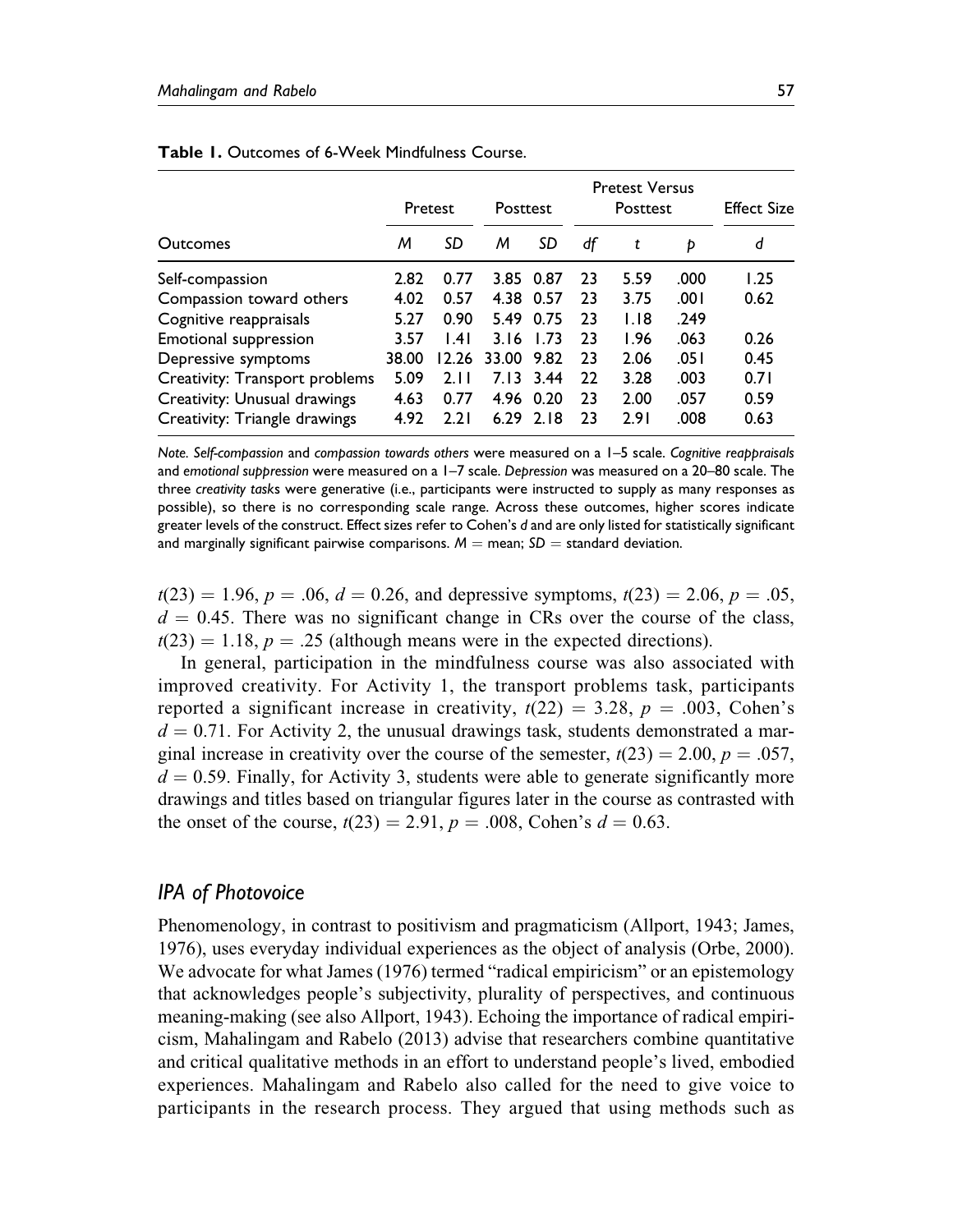photovoice offers participants the opportunity to express their unique experiences especially those that may not be captured by quantitative methods, which typically are shaped by the theoretical and methodological concerns of the researchers. Embracing the spirit of radical empiricism (James, 1976; Mahalingam & Rabelo, 2013), we selected photovoice as a research method to complement our quantitative analysis of the survey. Mindfulness practices are grounded in people's embodied experience and awareness, making phenomenological analysis an ideal tool to guide our interpretation of students' photovoice assignments.

We conducted an IPA of student papers using recommendations from Griffin and May (2012). According to Griffin and May, IPA is an inductive technique that seeks to understand the world from the perspective of the participant who is treated as an expert or "knower." We first read all 24 students' photovoice papers and images. We then conducted open coding to "tag" each student's visual representation of self-compassion and compassion toward others. Finally, these codes/tags were consolidated and distilled into themes; each image was classified into just one theme. We interpreted participants' images of self-compassion through the following themes: self-acceptance, self-reflection, and self-care. We interpreted their images of compassion toward others through the following themes: active alleviation, familial affection/affinity, interdependence, and mortality. We describe these in the following sections. At times, we have edited participant quotes for clarity, but not for meaning.

# Self-Compassion

First, students were asked to gather images that reflected the concept of selfcompassion. In the words of one young woman, "Being self-compassionate involves being aware of one's truest and deepest needs, and then taking the actions necessary to ensure one's happiness and well-being." We interpreted students' images through the lens of three major themes: self-acceptance (59%), self-reflection (27%), and self-care  $(14\%)$ <sup>1</sup>

#### Self-Acceptance

More than half of students ( $n = 13$ ; 59%) shared images of self-compassion that reflected self-acceptance. These images portrayed expressions of acceptance, forgiveness, love, and pride. For example, four students revealed concerns with body image and self-confidence. One male student shared: "I have struggled mightily with my body image and looks. For me, to be compassionate about my weight and body is the ultimate form of self-compassion." Another student took a "selfie" of herself first thing in the morning:

It is about waking up and being happy and accepting of who I am - exactly as I amwithout wearing any makeup. This picture is also about finding the beautify in the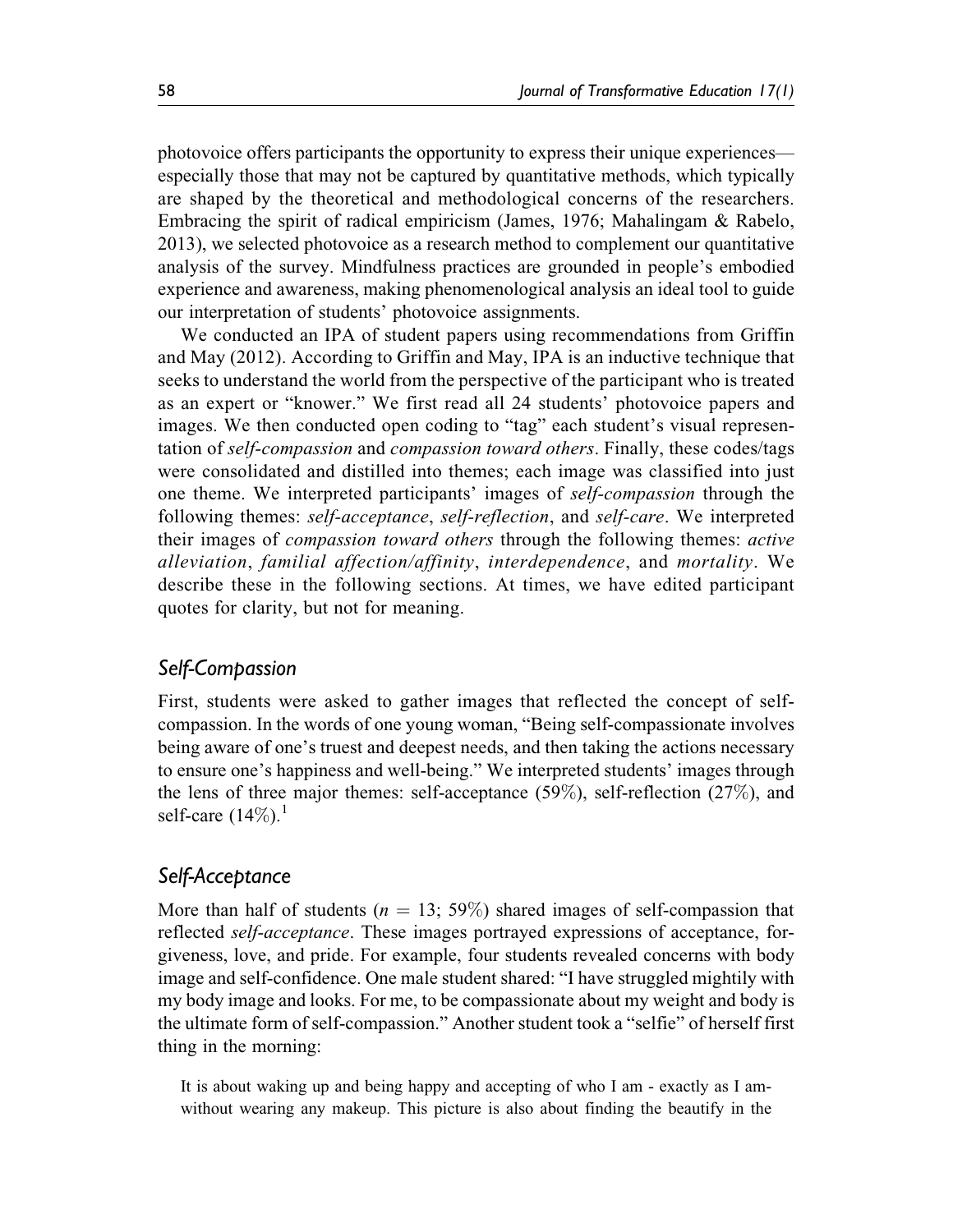

Figure 1. Surrender chip/24-hr token from a 12-step recovery program (example of selfcompassion: self-acceptance).

flaws, for it's the first picture I have taken of myself, moreover the first picture I have allowed anyone to take of me where you can see my scar, since my surgery 8 years ago. Self-compassion is truly being accepting of your reflection, and learning to not selfhate and self-criticize.

These reflections illustrate the self-consciousness and self-criticism that many emerging adults face. In addition to poor body image, some students struggled with drug/alcohol dependence. Two women identified as members of the addiction recovery community. One of these students chose a picture of a shoreline with "Love Yourself" etched in the sand, and the other provided a photograph of her "surrender token" (also known as a "24-hr chip") from a 12-step addiction recovery program (Figure 1). She understood self-compassion as the ability

to surrender and accept oneself emotionally, mentally, and physically ... to take care of oneself when going through a hard time. Self-compassion requires acceptance of the good and the bad. [The chip] is representative of this same concept, as the chip represents the admission of acceptance of oneself as an alcoholic or addict. This is said to be the first step in recovery.

In this way, self-compassion allowed students to demonstrate self-forgiveness, an important element of the addiction recovery process. Participants also related selfacceptance to academic struggle. For instance, one student shared:

It is difficult to deal with a bad grade in a class, especially when it can make or break your college Grade Point Average (which acts as a deciding point in whether or not you get into a graduate program or are hired for a particular job). However, mindfulness teaches us to be with the negative emotions without reacting to them in a way that will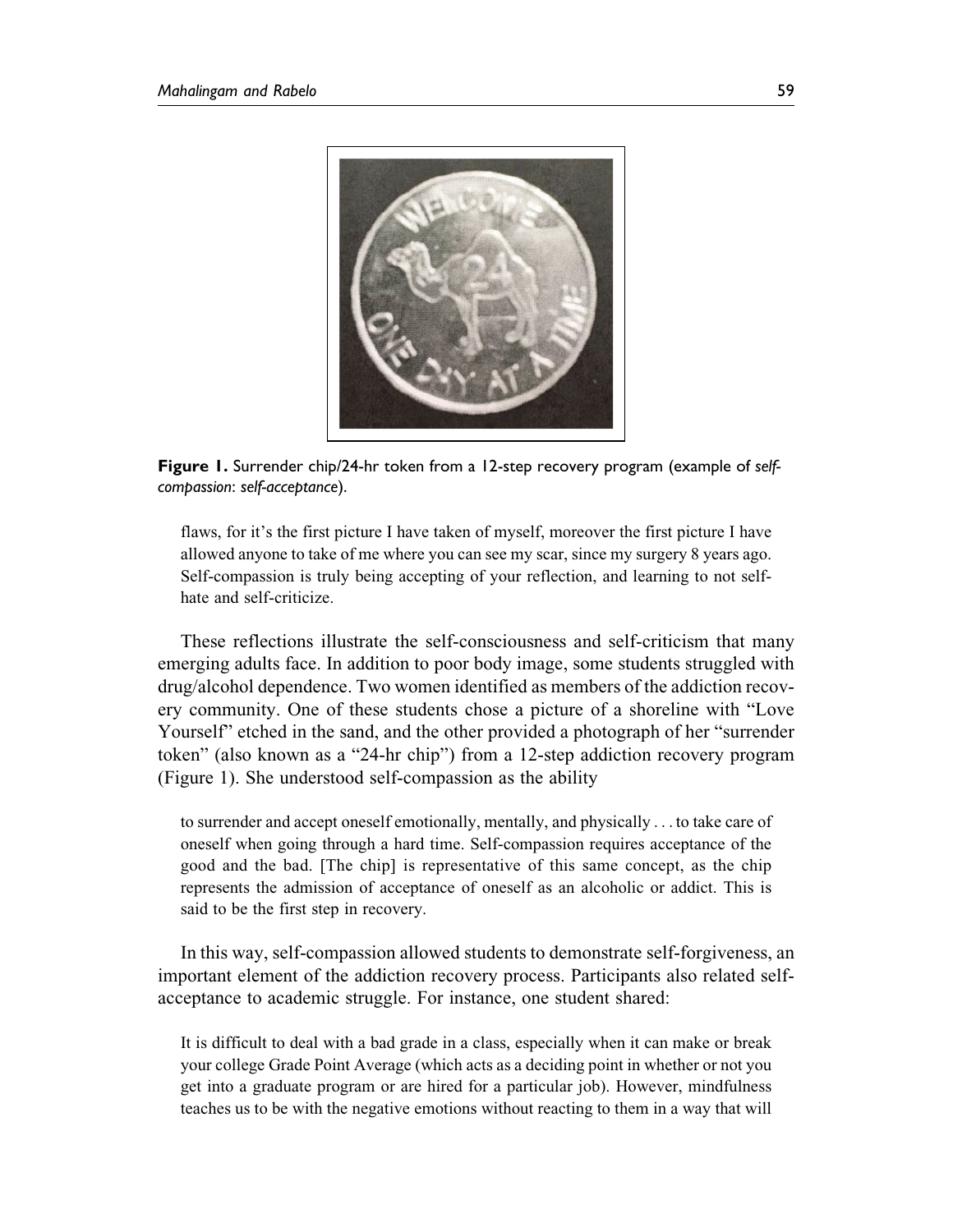encourage us to move on and work towards a better outcome in the future rather than ruminating on it.

This woman's reflection speaks to the pressures that many millennials experience as well as the benefits of mindfulness as a coping mechanism for these pressures. Lastly, some participants who experienced self-compassion as self-acceptance discussed their identity development:

I related self-compassion to something I have struggled with but now embrace, my racial identity. Growing up in an all-White area, I always felt somewhat ashamed of being Latino. However, now I accept and show compassion towards myself in this regard, so I chose a Latino pride painting.

## Self-Reflection

Six students (27%) experienced self-compassion through the lens of self-reflection, including introspection and self-awareness. For instance, one student wrote:

I will stare up at the sky and know that there are an endless amount of opportunities for me out there. I may fail here and there, but rather than criticizing myself and regretting the past, I will accept my failures and look up into the sky and know that the world still has not seen the best of me yet.

As illustrated in her reflection, photovoice enabled this student to identify a visual anchor for her mindfulness practice. Visualizing the sky facilitates her ability to adopt a nonjudgmental perspective on her life that is not hindered by rumination on past negativity.

## Self-Care

Three students (14%) linked self-compassion to experiences with self-care, providing images that depicted rejuvenation and recognition of one's limits. These representations of self-compassion illustrate additional stressors that emerging adults experience.

One participant selected an image of a woman drinking tea, experiencing selfcompassion as creating time for relaxing and enjoyable activities. She shared that she had recently established a daily ritual of preparing tea, as per her therapist's recommendation:

It is not necessarily the tea that makes me feel better, but the process of boiling water, picking a tea, placing it into the teapot, and waiting for the water to complete its boil and then serve. Drinking tea has been my practice of slowing down and taking time to enjoy something.

Other students shared images that reflected personal experiences with self-care, such as taking the time to decorate and personalize a bedroom or preparing a healthy and fresh meal (Figure 2).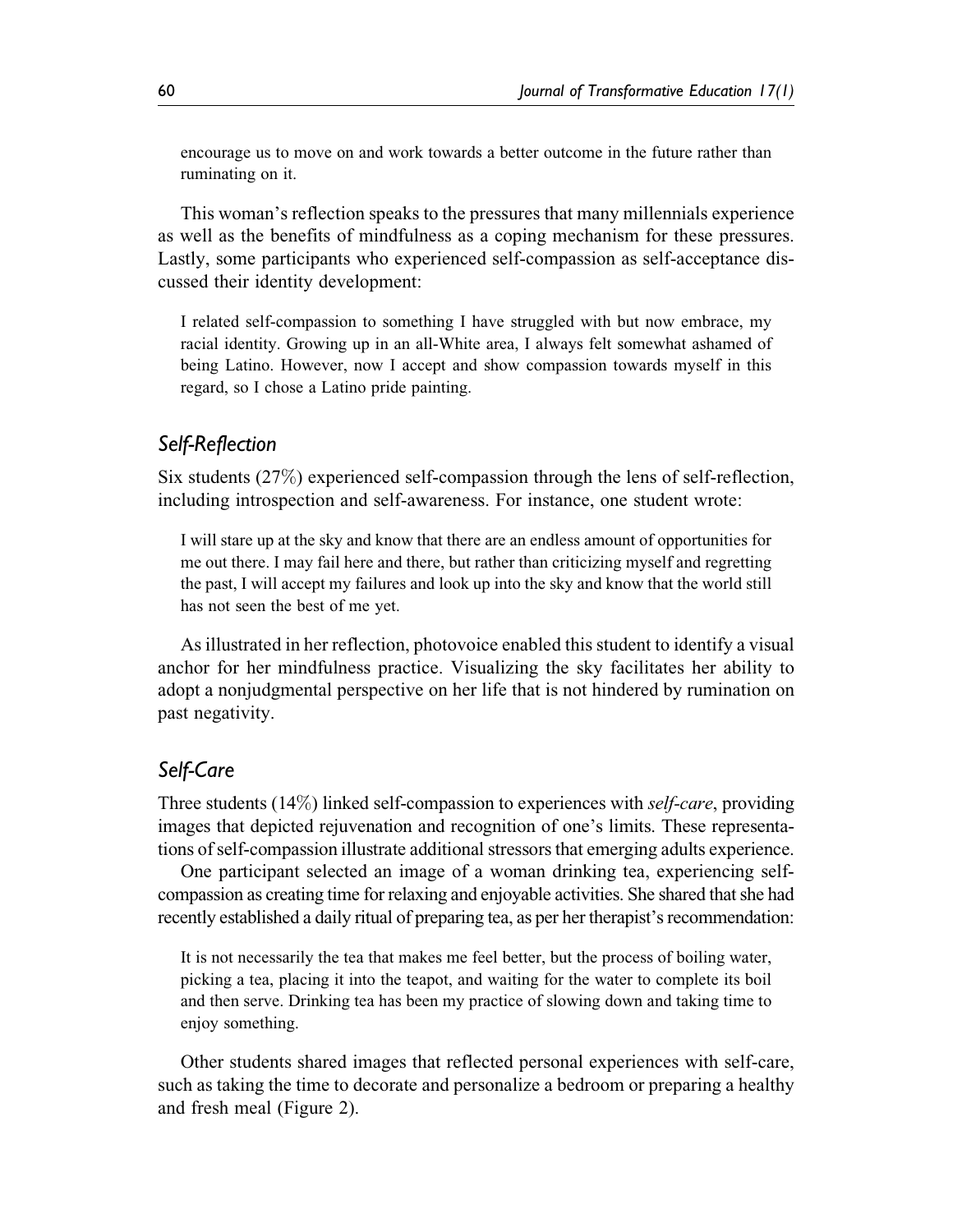

Figure 2. Healthy, homemade meal (example of self-compassion: self-care).

# Compassion Toward Others

Students also were asked to select and analyze images to represent their understanding of compassion toward others. From our interpretation of participants' images, four major themes emerged: active alleviation (44%), familial affection/affinity (22%), interdependence (23%), and mortality (23%).<sup>2</sup>

# Active Alleviation

Ten students' representations of compassion (44%) fell into the category of active alleviation. Students generally understood compassion as the process of noticing suffering and making an effort to alleviate pain (Dutton, Workman, & Hardin, 2014). Thus, many students provided images that portrayed active alleviation of pain (e.g., firefighters, religious iconography). Other representations of compassion-active alleviation were more personal (e.g., a lunch prepared for a busy friend). Another young woman shared the following:

My picture of compassion towards others is of some flowers given to me by my boyfriend during a week where I was very stressed about school. He saw that I was suffering, he felt sympathy for me, and then went out and acted on it in a very compassionate act. As we learned in class, compassion is a verb, which requires action.

As illustrated, the photovoice exercise enabled emerging adults to document sources of stress and support that they notice and experience in the world around them.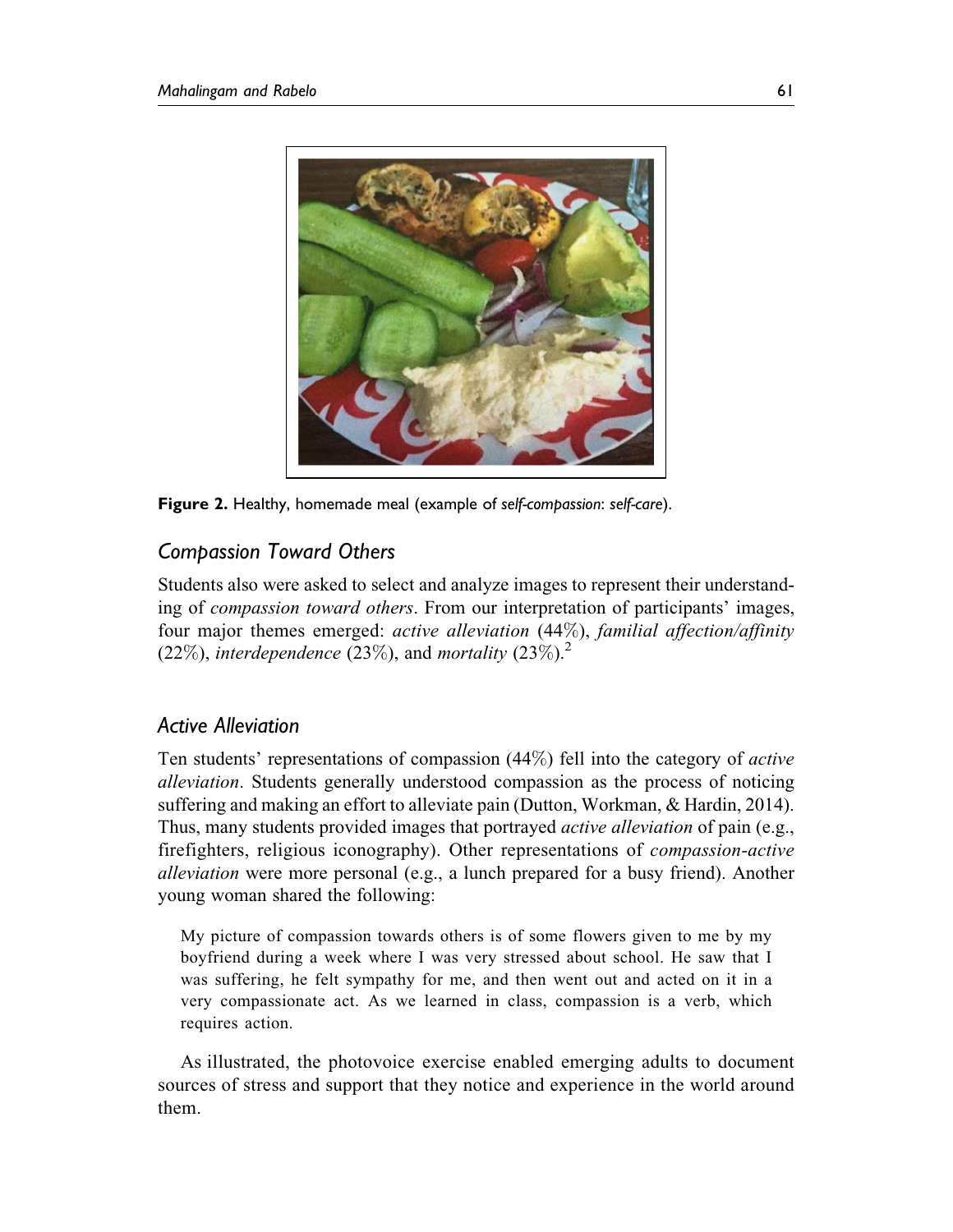## Familial Affection/Affinity

Five students (22%) included photographs of family members who embodied their understanding of compassion toward others. By providing photographs of family members, participants conveyed that they seek compassionate role models in their social networks. Notably, four of these five images were of women, also revealing the gendered and feminized nature of compassion in the social imaginary. As one student shared,

Motherhood entails reacting to the suffering of one's own child, and this is done even on a biological level, where breast milk adjusts to the needs of an infant. For this reason, I, too, I have thought of compassion toward others as being very motherly and necessitating action.

In addition to showing the gendered nature of compassion, this quote demonstrates the essentialized view of compassion that many millennials hold. For instance, two students included photographs of their grandmothers, with minimal explanations; these family members simply embodied compassion without need for further explanation. Another student included an image depicting "a traditional view of the mother in which she kisses boo-boos." Based on a shared social imagination, mothers and grandmothers embody exemplars of compassion toward others, without need for further explanation.

The fifth student in this category experienced compassion through his relationships with his siblings. This young man shared,

... I took a picture of my brother and me. One of the things that I have always enjoyed about going home is seeing him and my other siblings, much like many other older brothers (and sisters) do. Much like other older siblings, I have to witness them in pain, crying, or in some form of distress... . This is a picture of him and me after I picked him up while he was crying and attempting to get him to feel better. I think I was mostly successful.

## Interdependence

Four students (23%) shared images of compassion related to interdependence, including subthemes of unity, connectedness, and humanism. For instance, one student shared a photograph of a racially diverse group of people and discussed compassion as the capacity to be inclusive and accepting of others' differences. Another student included a photograph of a tollbooth worker to represent the following memory of her and her grandmother rushing in the car:

I will never forget an experience I had with my Granny when I was young, in which we were in a rush, and yet she spent time engaging and laughing with the woman who worked in the tollbooth as we passed. We all giggled as we drove away, and my Granny responded by saying, "If you have the chance to make someone's day, why wouldn't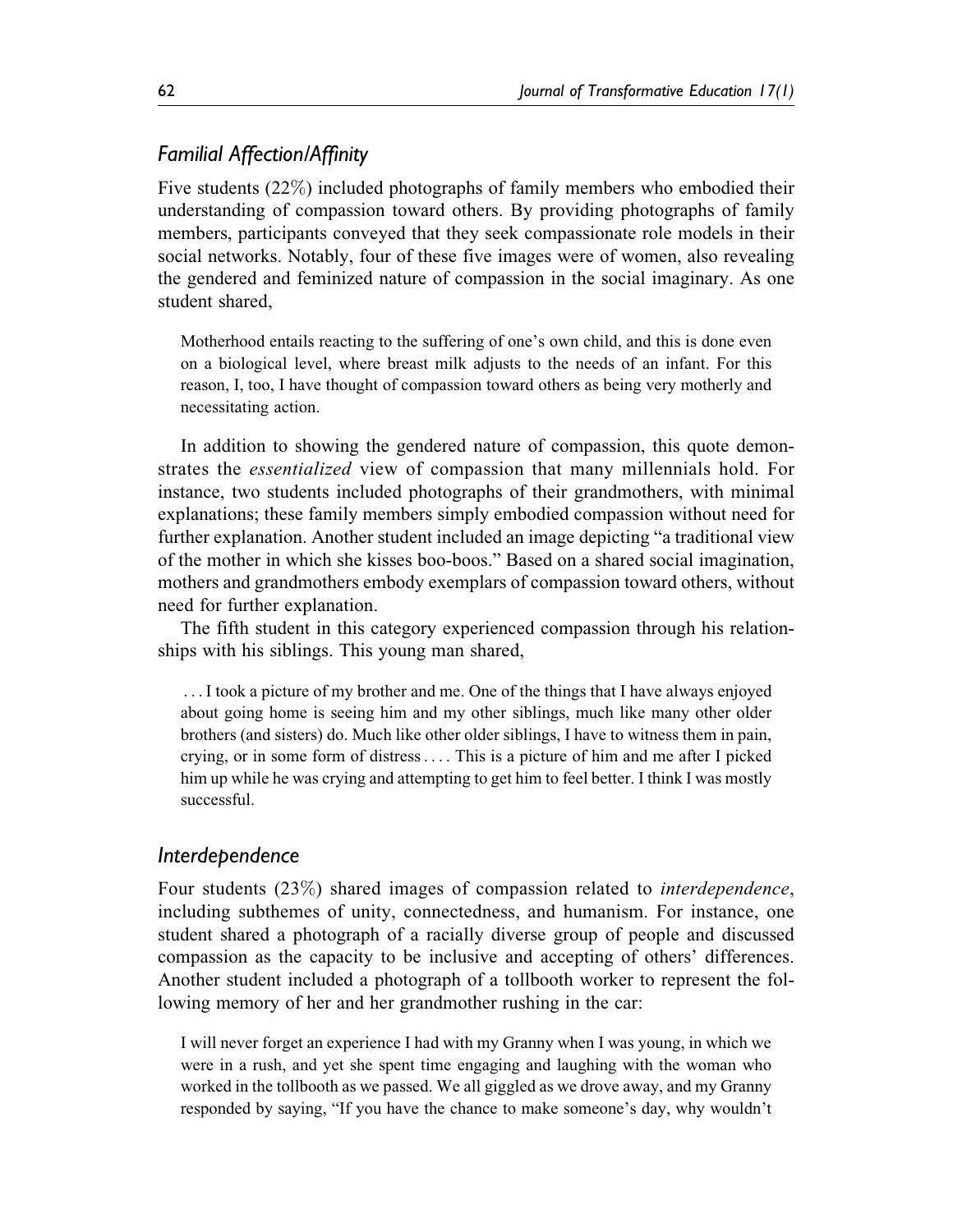you do it?" I bring this with me every single day, because she understands so profoundly that it does not need to be monetary ... . everyone we meet is fighting a battle, and it is compassionate to simply give attention or even a smile to those who most people just pass by.

This story illustrates an effort to humanize and recognize the tollbooth worker, a "visibly invisible" low-wage employee. This act left a lasting mark on her granddaughter.

#### **Mortality**

Four students (23%) furnished images that dealt with the theme of mortality, such as illness and death. For instance, once student included a photograph of her employment site, a hospital ward for sick children. Another student included a pin she wears in honor of a friend with epilepsy. Two students directly engaged with the concept of death. One young woman shared:

This little girl, my neighbor, lost her older sister a year and a half ago to cancer and has been helped through the coping and grief by her loyal dog. She and her dog have a very close relationship, and the compassion appears to be mutual between them. [This picture reminds] me to be compassionate, especially to those who are suffering, grieving, and even to people I do not know.

As these reflections indicate, the photovoice activity for compassion enabled emerging adults to not only more comfortably confront the idea of death but also use mortality as a springboard to more intentionally extend compassion to others.

## General Discussion

The goals of our study were to (1) evaluate the effectiveness of a mindfulness curricular intervention for a group of emerging adults and (2) use photovoice to examine how they experienced and made sense of recently learned topics related to mindfulness. We expected that participation in an immersive mindfulness practice and experiential learning course would be associated with improved creativity, CRs, compassion toward self and others, and lower levels of depression and ES. We found support for all our predictions except for CRs. Although there was an increase in the CR scores, it was not significant. It is possible that a longer intervention, fuller range of mindfulness practices, and larger sample size might be needed to observe improvement in CRs. Otherwise, our significant effect sizes fell in the medium to large range. Considering our small sample size, a significant increase in measures of emotion regulation, creativity, compassion, and psychological well-being appears promising and robust.

Reinforcing and expanding upon the quantitative findings, the IPA of students' lived experiences of self-compassion and compassion toward others revealed how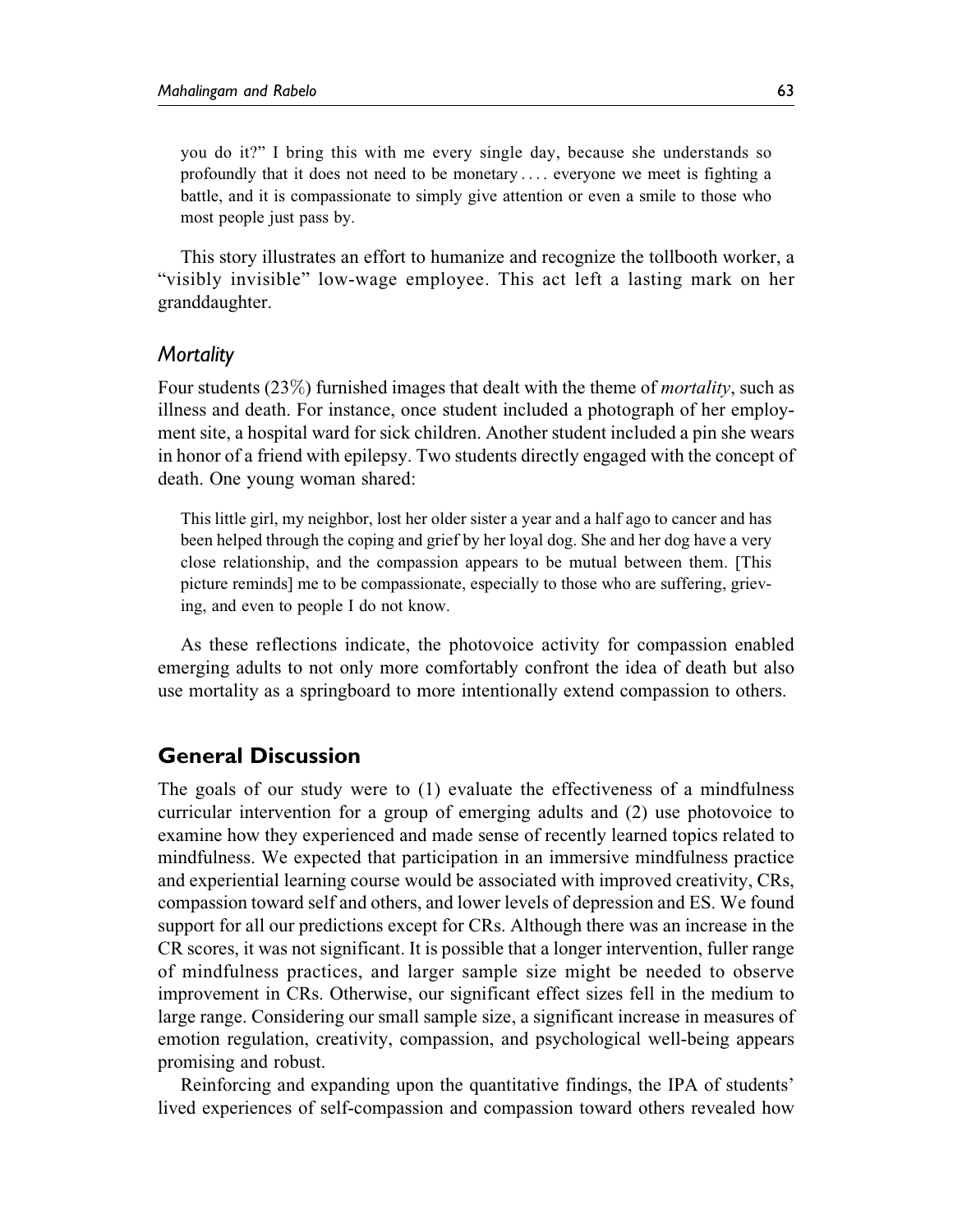the course (including photovoice) encouraged students to reflect upon the meaning and condition of human suffering. Self-compassion research examines the maladaptive nature of self-criticism and its ability to undermine our capacity for selfcompassion and, by extension, flourishing (e.g., Gilbert, 2009). We found some converging evidence for this claim in our quantitative and qualitative analyses. The closed-ended measures assessed aspects of mental health (including depression and self-compassion), whereas the photovoice project allowed students to provide more detailed and personal information about their daily experiences. Indeed, many students were forthcoming about sharing personal struggles, such as mental illness, grief, poor body image, and substance abuse. Mindfulness is a beneficial practice to help cultivate a deeper awareness of thoughts and emotions, whether positive or negative. Much research points to the benefits of candidly acknowledging, rather than suppressing or ignoring, negative ideation (e.g., Niederhoffer & Pennebaker, 2009). The quantitative results demonstrated the benefits of mindfulness for reducing ES. Students' written assignments reflect these research findings, and many students spoke directly to the benefits of the mindfulness course for their wellbeing. Most students said that they plan on continuing with mindfulness practice beyond the conclusion of the course. For instance, one student shared that "Mindfulness is now a part of my life that wasn't present before and I plan to utilize the skill to the fullest every chance I get." Further, many students spoke to the difficulties that come with self-acceptance and self-confidence during adolescence. As one student explained, "It has always been second nature to me to have compassion toward others, but compassion for myself has always seemed a distant goal." In this way, using mixed methods also allowed us to examine the overlap (or lack thereof) between self-compassion and compassion toward others.

Students also shared how the course—including the photovoice activity strengthened their personal relationships. For instance, one student shared that

... this project showed me something that I did not expect it to, and that is how much I appreciate my grandparents. I noticed, after completing my Photovoice, that both my Granny and Grandpa were a part of my visual definitions of compassion and lovingkindness. Grandparents are such a special part of life, and we often only have them for a short amount of time, so it is important to cherish and learn from them what we can. Mindfulness itself helped me to see this, because it reminds us that everything is fleeting, including life, and to appreciate everything that you have in each moment.

The above quote illustrates the students' emerging understanding of the interdependent nature of our lives as well as the benefits of using phenomenological methods to better understand participants' experiences above and beyond closedended scale measures.

Our IPA also revealed the multidimensional nature of self-compassion. In addition to self-acceptance, self-reflection and self-care emerged as important themes. These themes reflect young adults' observations about their identities and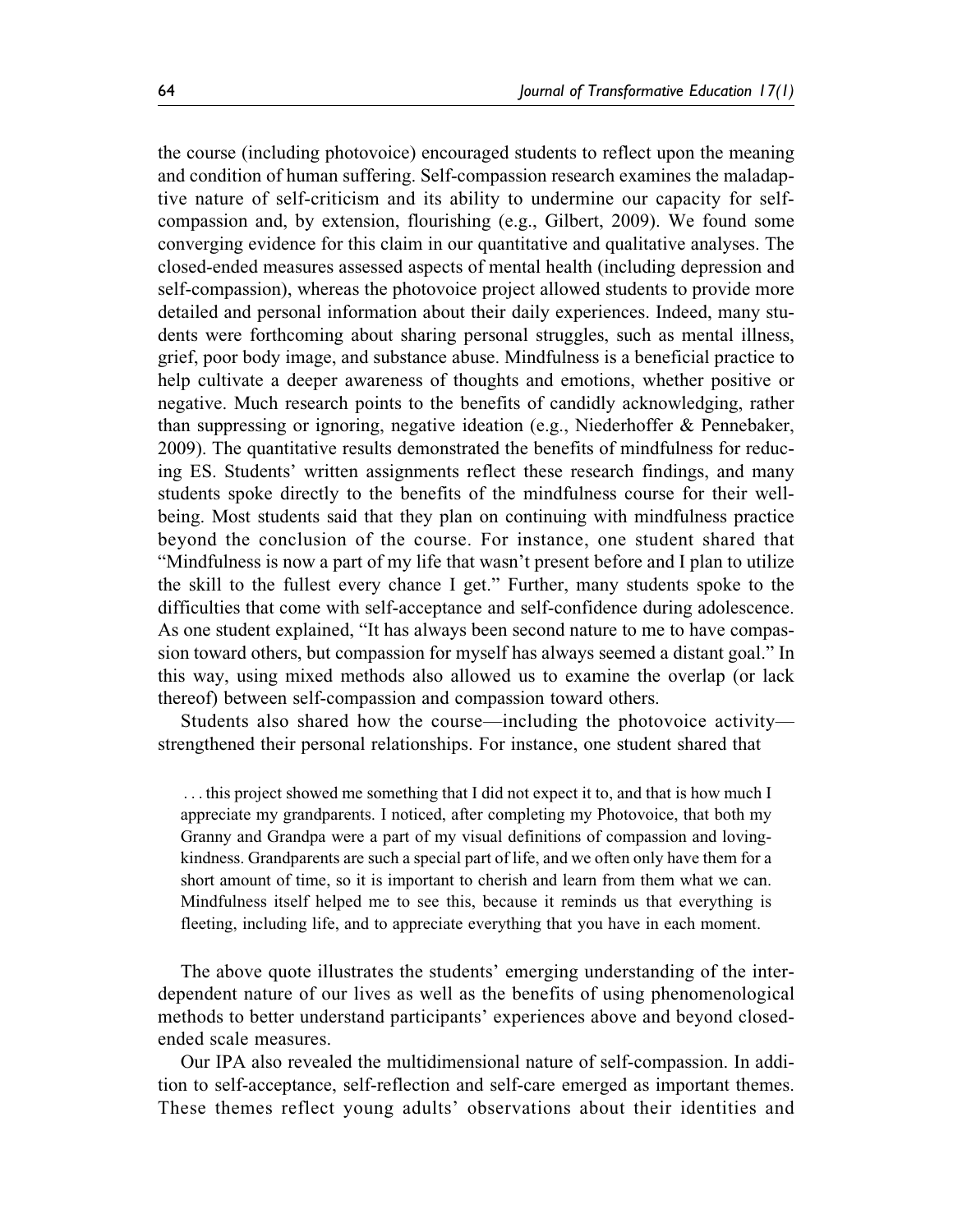increasingly complex lives: the transient nature of the self, with all its shortcomings, as well as an awareness of the need to care for oneself. Our findings suggest that selfcompassion is an ongoing process of mindfully engaging the self in relation to one's context, where self-acceptance, self-reflection, and self-care together constitute the practice of self-compassion.

Similarly, our IPA illustrated a set of interrelated themes that go beyond the traditional definition of compassion as the alleviation of someone's suffering (Dutton et al., 2014). In addition to ameliorating the suffering of someone by taking deliberate action, our participants identified interdependence, familial affection, and mortality as features of compassion. Emerging adults' phenomenological understanding of compassion included a keen awareness of social context, the interdependent nature of our lives, and awareness of our own mortality.

Our findings contribute to a growing body of research that documents the benefits of mindfulness in educational settings (Kaufman, 2017; Morgan, 2015; Sarath, 2006). One of the main goals of RM's course was to teach students a variety of mindfulness practices so that they could cultivate a mindful awareness about their emotions, identities, and interactions as they navigate emerging adulthood. Greater cultivation of mindfulness helped students to cultivate compassion toward themselves and others, while also recognizing the ongoing nature of this developmental process. The converging evidence from our quantitative and phenomenological analyses revealed that practicing mindfulness is associated with improvements in students' well-being and capacity for a deeper understanding of compassion toward themselves and others.

#### Reflections on Photovoice

Most students concluded their written assignments by expressing gratitude for the opportunity to participate in a photovoice activity. One participant shared that "Collecting these photos was a form of meditation and awareness. It is your own selfawareness, your own ideas that make the picture what it is." Similarly, students expressed that participating in photovoice was a useful experience to help enhance their personal mindfulness journeys: "Because of Photovoice, I am able to find people, animals, places, and so on, that will serve as constant reminders to me to be mindful." Another student shared that "I would suggest a Photovoice project to anyone, as it fosters a realization of the true interdependence within one's life and how that can create social change." Many participants viewed the photovoice process as an exercise in mindfulness in and of itself. Our participants were able to extend and apply their mindful awareness to their projects. Such engagement with learning is an illustration of "mindaltering" pedagogies that transform student learning and engagement (Eisner, 1993).

## Integration of Qualitative and Quantitative Findings

We used a mixed-methods approach for this project to explore students' experiences of mindfulness and well-being, using textual and visual measures. One of the main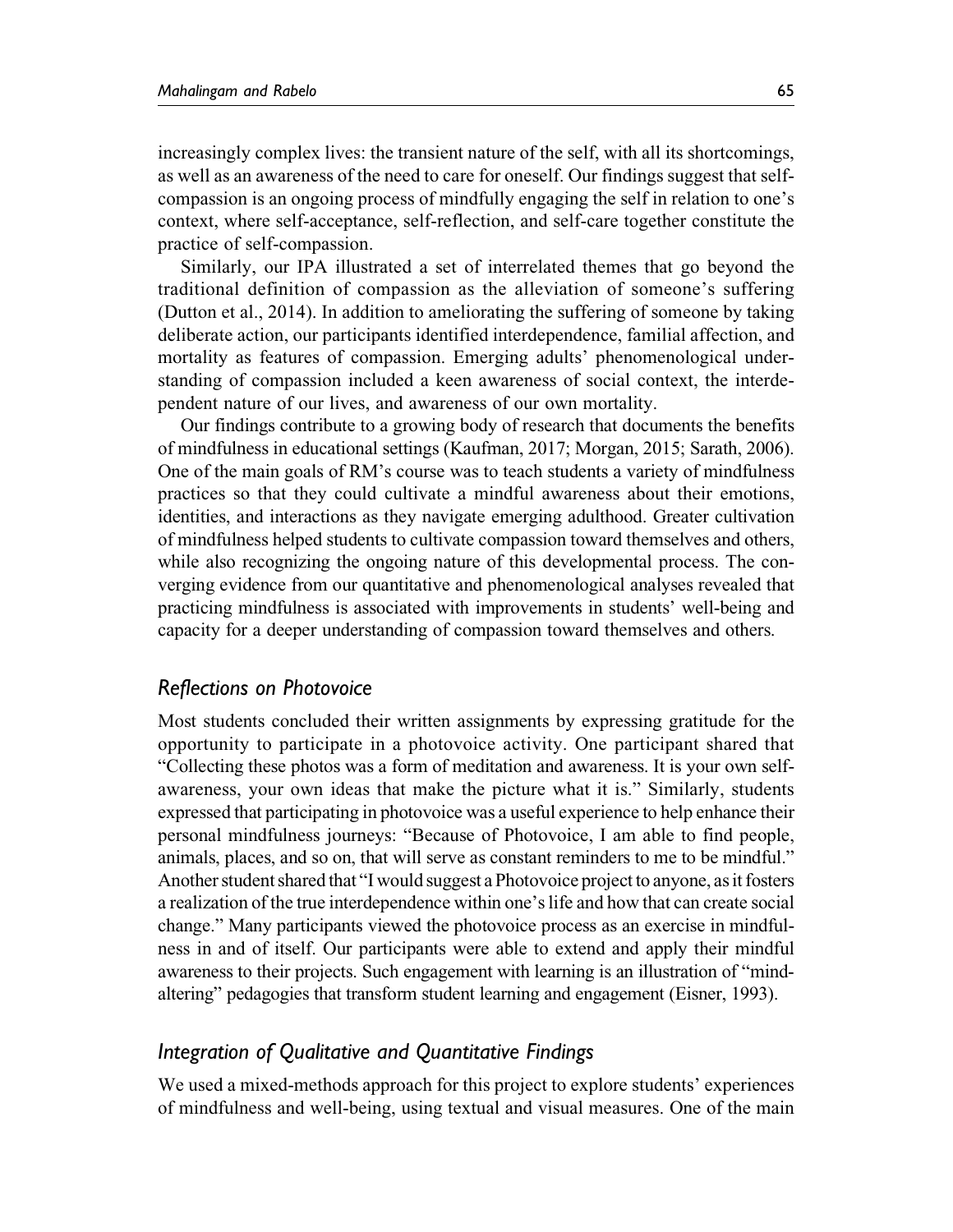goals of the class is to help understand the interconnected nature of our lives. The textual mode elicited students' awareness of their well-being, emotions, and compassion toward themselves and others. These self-reported measures tap into students' awareness of their well-being and compassion. Our findings suggest that interconnectedness is realized at two levels: intrasectional and intersectional. The paper–pencil measures evaluate students' personal awareness of their well-being, emotions, and perceptions of their compassion to self and other at the intrasectional level. By contrast, the photovoice exercise captured students' phenomenological experience of the interconnected nature of their lives at the intersections of various social identities.

As a visual exercise, photovoice required students to look "outside." Realizing various kinds of connection to others—across various social identities and familial identities—was a recurring narrative in the photovoice pictures. A deeper phenomenological understanding of interconnectedness at the intersectional level helps students see how their lives depend on others. Another striking aspect of the images students gathered is the ways they noticed suffering (with a desire to alleviate pain) in themselves and others. Thus, our findings show that to understand interconnectedness at the intrasectional and intersectional levels of analysis (and to embrace radical empiricism; James, 1976), we must combine quantitative and qualitative research methods.

## Limitations and Future Directions

Although our sample size was fairly small, we still observed medium effect sizes; even more robust effects are likely with a larger sample size. Additionally, since there was just one section of this course, we could not use an experimental design and instead used a repeated measures design. Although most mindfulness interventions rely on self-report data from participants (e.g., Bergomi, Tschacher, & Kupper, 2013), the self-reported nature of our outcome variables must be interpreted with caution. To try to mitigate the negative effects of self-reported data and social desirability, we included implicit measures (e.g., creativity) and collected survey data anonymously. Future researchers might consider collecting observational data and/or directly measuring social desirability. Another fruitful avenue for future research could examine students' level of mindful awareness as an outcome variable as well as isolate the impact of specific mindfulness techniques upon different outcomes.

#### **Implications**

Our research highlights the benefits of phenomenology for the study of identity development and meaning-making, as well as the cultivation of transformative learning experiences and well-being. Our findings offer practical implications for educators interested in incorporating contemplative practices to help promote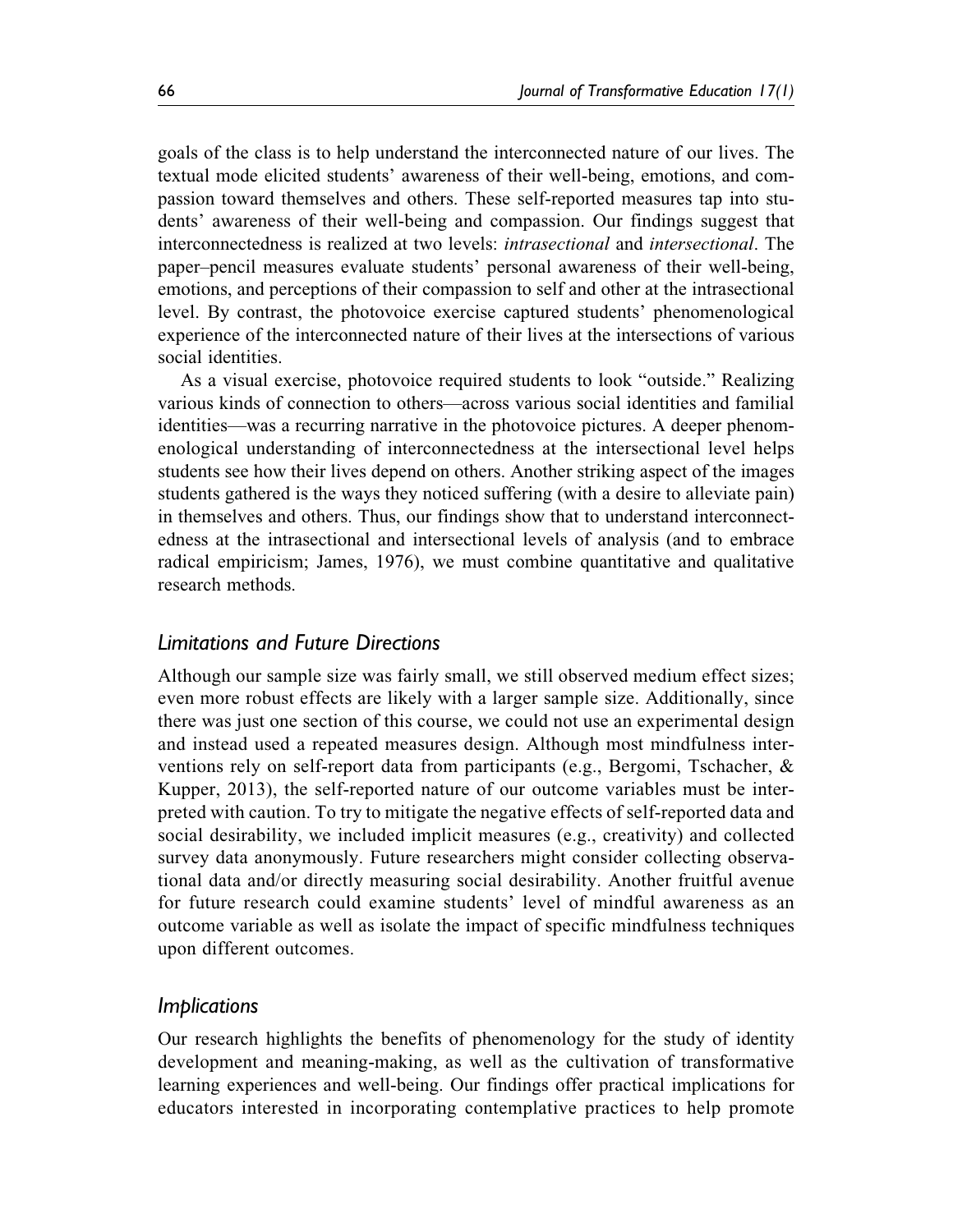personal and social transformation, particularly among emerging adults. Matsunobu (2011) describes a workshop where he taught emerging adults Shakuhachi (a traditional Japanese flute originally practiced by Buddhist monks). The goal of the workshop was to help students cultivate an awareness of the self as interconnected, by seeing themselves as an extension of their flutes. The participants cultivated an expansive sense of self where they felt connected to their immediate environment while playing the Shakuhachi. Cultivating an embodied and phenomenologically grounded interconnected notion of the self is critical for learning, self-integration, and creativity (see Bresler, 2006; Matsunobu, 2011). In a similar vein, our findings highlight the need to embrace a "radical empiricist" perspective (James, 1976) that integrates quantitative and phenomenological approaches to the study of positive youth development (Mahalingam & Rabelo, 2013).

Additionally, our participants' awareness of impermanence at the intrasectional level and their enhanced understanding of compassion and interdependence resonate with many goals of transformative learning outlined by Mezirow (2003):

Transformative learning is learning that transforms problematic frames of reference sets of fixed assumptions and expectations (habits of mind, meaning perspectives, mindsets)—to make them more inclusive, discriminating, open, reflective, and emotionally able to change. Such frames of reference are better than others because they are more likely to generate beliefs and opinions that will prove more true or justified to guide action. (p. 58)

Our participants developed a reflective understanding of the habits of their mind and a deepened awareness of impermanence and interdependence. Our study highlights the usefulness of combining contemplative practices and critical pedagogy in a holistic curriculum to foster self-reflection and a critical understanding of interdependence (Mezirow, 2003).

# Conclusion

We found that practicing mindfulness in the classroom twice a week over a 7-week period was associated with improvements in creativity, self-compassion, compassion toward others, psychological well-being, and emotional regulation. Integrating mindfulness practices in higher education is critical to the holistic development of student learning and well-being. Mindfulness practices will help students cope with stressors uniquely associated with emerging adulthood, such as social comparison and disconnectedness. Further, photovoice can be used as a window to understand the phenomenological basis of compassion toward the self and others. Contemplative education can benefit from using a mixed-methods approach to study the effectiveness of contemplative education interventions on transformative learning as well as psychological well-being.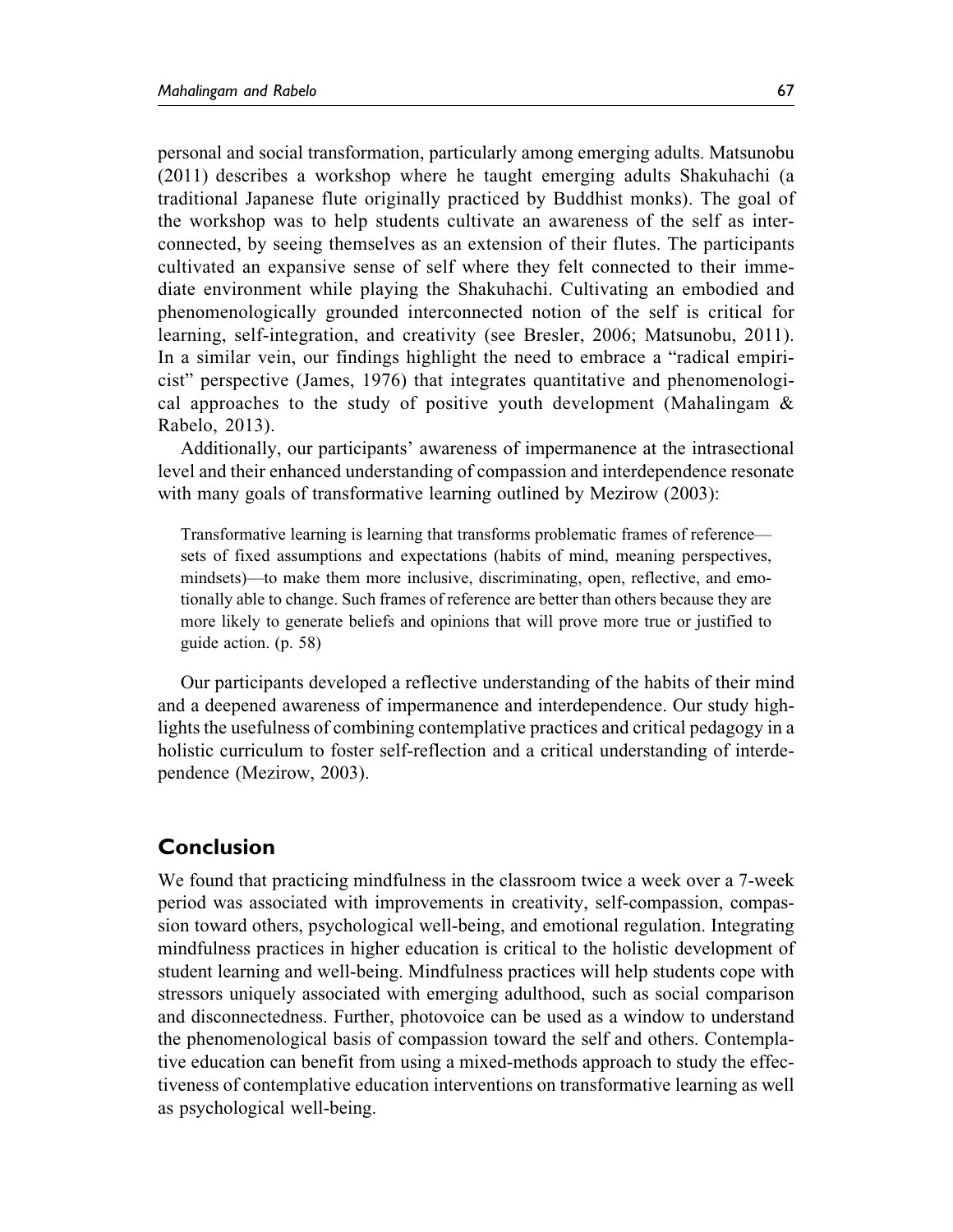#### Declaration of Conflicting Interests

The author(s) declared no potential conflicts of interest with respect to the research, authorship, and/or publication of this article.

#### Funding

The author(s) received no financial support for the research, authorship, and/or publication of this article.

#### **Notes**

- 1. Two students did not supply images for self-compassion, so percentages are based upon a subsample of 22 participants.
- 2. One student did not supply an image for compassion toward others, so percentages are based upon a subsample of 23 participants.

#### References

- Allport, G. W. (1943). The productive paradoxes of William James. Psychological Review, 50, 95–120. doi:10.1037/h0057717
- Atewologun, D., & Mahalingam, R. (in press). Intersectional reflexivity: Methodological challenges and possibilities for qualitative, equality, diversity and inclusion research. In R. Bendl, L. Booysen, & J. Pringle (Eds.), Handbook of research methods on diversity management, equality and inclusion at work. Cheltenham, England: Edward Elgar.
- Baas, M., Nevicka, B., & Ten Velden, F. S. (2014). Specific mindfulness skills differentially predict creative performance. Personality and Social Psychology Bulletin, 40, 1092–1106. doi:10.1177/0146167214535813
- Baer, R. A., Walsh, E., & Lykins, E. L. (2009). Assessment of mindfulness. In F. Didonna (Ed.), Clinical handbook of mindfulness (pp. 153–168). New York, NY: Springer. doi:10.1007/ 978-0-387-09593-6\_10
- Bergomi, C., Tschacher, W., & Kupper, Z. (2013). The assessment of mindfulness with selfreport measures: Existing scales and open issues. Mindfulness, 4, 191–202. doi:10.1007/ s12671-012-0110-9
- Bresler, L. (2006). Embodied narrative inquiry: A methodology of connection. Research Studies in Music Education, 27, 21–43. doi:10.1177/1321103X060270010201
- Dutton, J. E., Workman, K. M., & Hardin, A. E. (2014). Compassion at work. Annual Review of Organizational Psychology and Organizational Behavior, 1, 277–304.
- Eaton, W. W. (2001). Center for Epidemiologic Studies Depression Scale-Revised (CESD-R). In L. VandeCreek & T. L. Jackson (Eds.), *Innovations in clinical practice: A source book* (Vol. 19, pp. 295–297). Sarasota, FL: Professional Resource Press/Professional Resource Exchange.
- Eisner, E. W. (1993). Forms of understanding in the future of educational research. Educational Researcher, 22, 5–11. doi:10.3102/0013189X022007005
- Ergas, O. (2013). Two mind-altering curriculums: Contemplation, mindfulness, and the educational question whether "to think or not to think?" Journal of Transformative Education, 11, 275–296. doi:10.1177/1541344614540334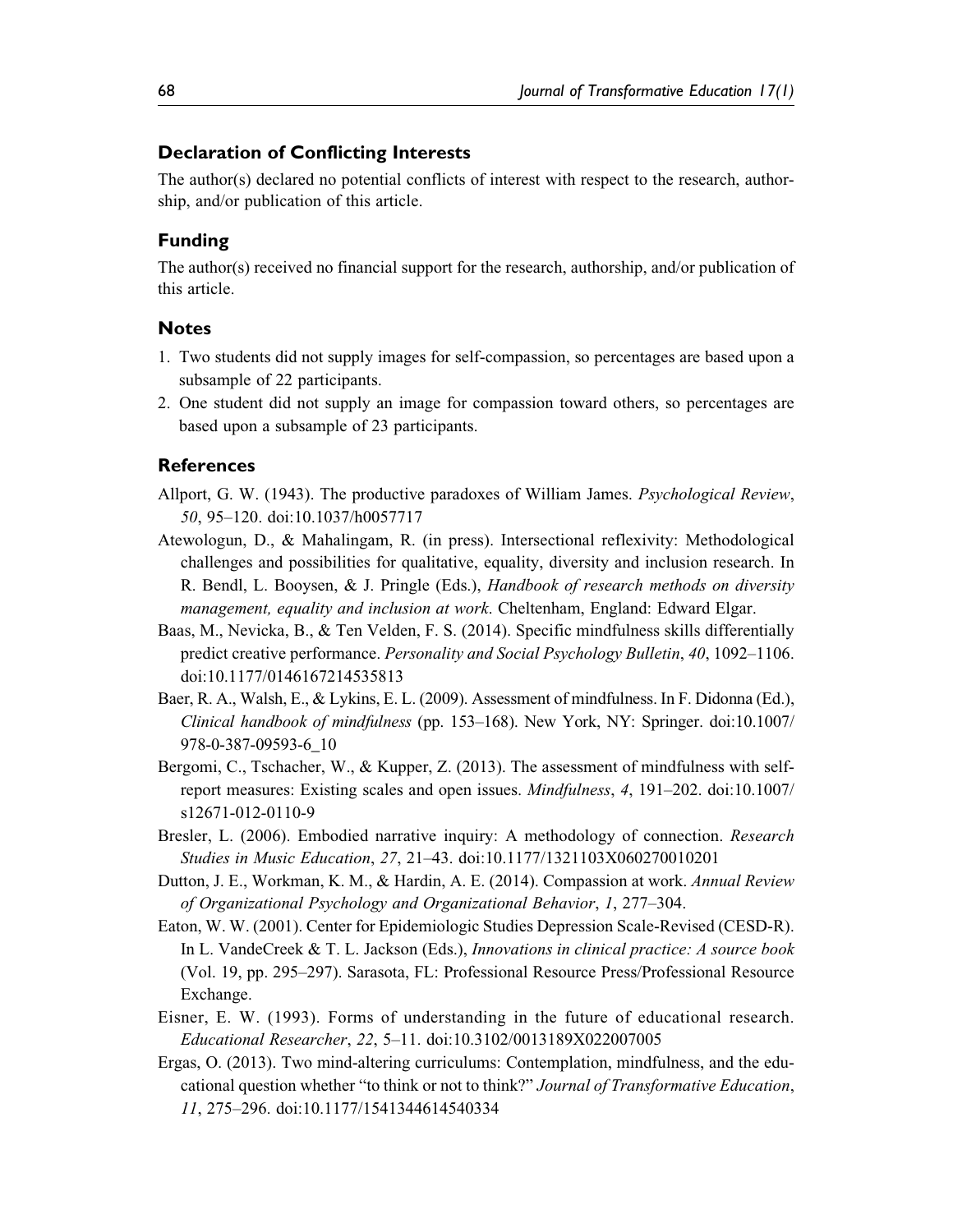- Freire, P. (2000). Pedagogy of the oppressed. New York, NY: Continuum.
- Gilbert, P. (2009). Introducing compassion-focused therapy. Advances in Psychiatric Treatment, 15, 199–208. doi:10.1192/apt.bp.107.005264
- Goff, K., & Torrance, E. P. (2002). The Abbreviated Torrance Test for Adults (ATTA). Bensenville, IL: Scholastic Testing Service.
- Griffin, A., & May, V. (2012). Narrative analysis and interpretative phenomenological analysis. In C. Seale (Ed.), Researching society and culture (pp. 442–458). London, England: Sage.
- Gross, J. J., & John, O. P. (2003). Individual differences in two emotion regulation processes: Implications for affect, relationships, and well-being. Journal of Personality and Social Psychology, 85, 348–362. doi:10.1037/0022-3514.85.2.348
- Hooks, B. (1994). Teaching to transgress: Education as the practice of freedom. New York, NY: Routledge.
- James, W. (1976). Essays in radical empiricism. Cambridge, MA: Harvard University Press.
- Kaufman, P. (2017). Critical contemplative pedagogy. Radical Pedagogy, 14, 1524–6345.
- Khong, B. S. L. (2009). Expanding the understanding of mindfulness: Seeing the tree and the forest. The Humanistic Psychologist, 37, 117–136. doi:10.1080/08873260902892006.
- Mahalingam, R., & Rabelo, V. C. (2013). Theoretical, methodological, and ethical challenges to the study of immigrants: Perils and possibilities. New Directions for Child and Adolescent Development, 141, 25–41.
- Matsunobu, K. (2011). Spirituality as a universal experience of music: A case study of North Americans' approaches to Japanese music. Journal of Research in Music Education, 59, 273–289. doi:10.1177/0022429411414911
- Mezirow, J. (2003). Transformative learning as discourse. Journal of Transformative Education, 1, 58–63.
- Morgan, P. F. (2015). A brief history of the current reemergence of contemplative education. Journal of Transformative Education, 13, 197–218. doi:10.1177/1541344614564875
- Neff, K. D. (2003). The development and validation of a scale to measure self-compassion. Self and Identity, 2, 223–250. doi:10.1080/15298860390209035
- Niederhoffer, K. G., & Pennebaker, J. W. (2009). Sharing one's story: On the benefits of writing or talking about emotional experience. In S. Lopez & C. R. Snyder (Eds.), Oxford handbook of positive psychology (2nd ed., pp. 621–632). New York, NY: Oxford University Press.
- Orbe, M. P. (2000). Centralizing diverse racial/ethnic voices in scholarly research: The value of phenomenological inquiry. International Journal of Intercultural Relations, 24, 603–621. doi:10.1016/S0147-1767(00)00019-5
- Robinson, P. (2004). Meditation: Its role in transformative learning and in the fostering of an integrative vision for higher education. Journal of Transformative Education, 2, 107–119.
- Roeser, R., & Peck, S. (2009). An education in awareness: Self, motivation, and self-regulated learning in contemplative perspective. *Educational Psychologist*, 44: 119–136. doi:10. 1080/00461520902832376
- Salzberg, S. (2010). Real happiness: The power of meditation: A 28-day program. New York, NY: Workman.